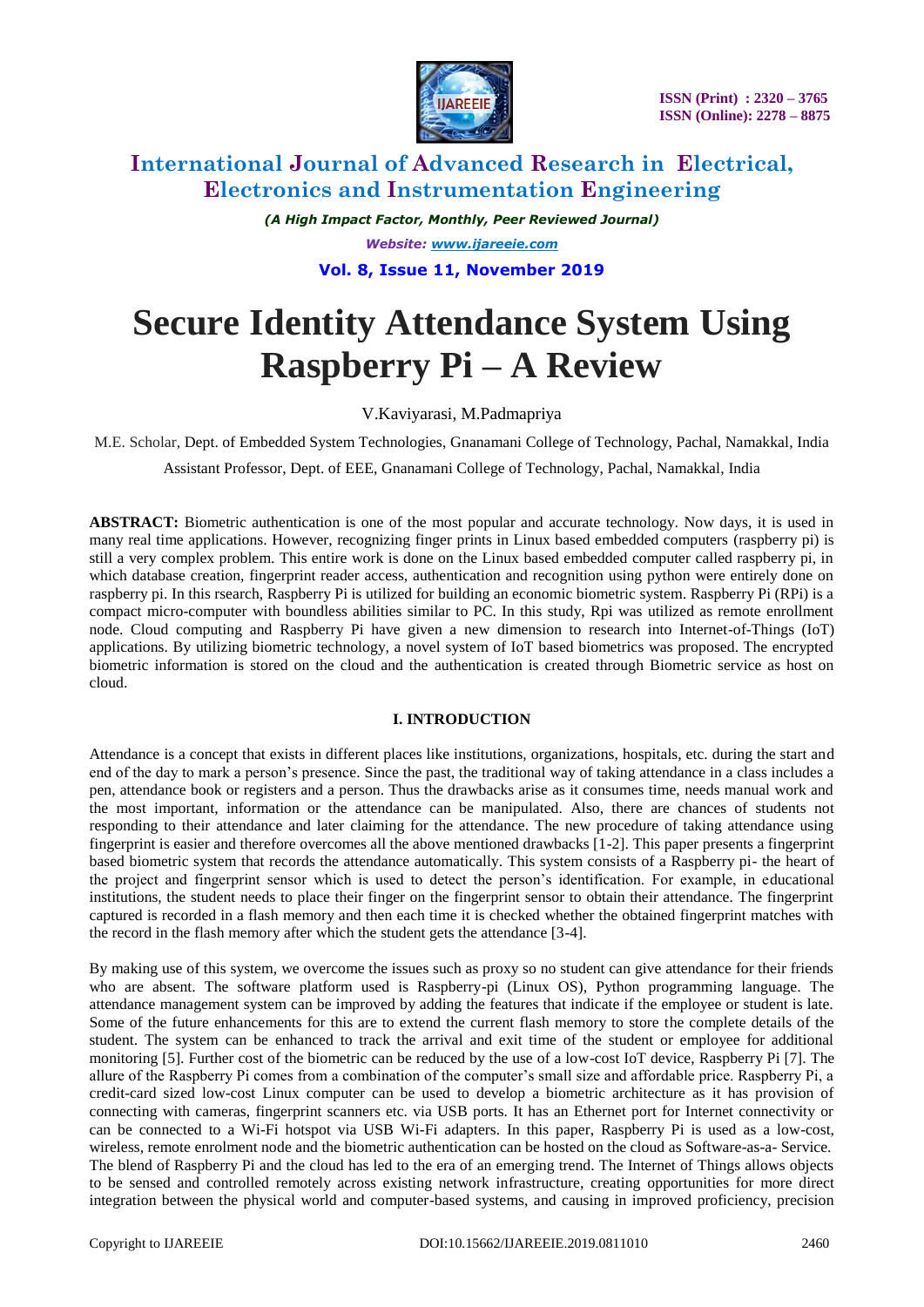

*(A High Impact Factor, Monthly, Peer Reviewed Journal)*

*Website: [www.ijareeie.com](http://www.ijareeie.com/)*

### **Vol. 8, Issue 11, November 2019**

and economic assistance. The advantages of incorporating IoT are low-cost, low space, low power and portability of the entire system of implementation. The Internet of Things will redefine identity management using biometrics to unlock bank apps, email accounts but also cars, homes and personal health databases. IoT will drive device and user relationship requirements in 20 percent of new identity and access management (IAM) implementations by year-end 2016, according to Gartner [8]. Gartner said, "Traditional authentication and authorization for user identities will continue to include devices and services, but will also incorporate expanded machine-tomachine (M2M) communications requirements into expanding digital business moments".

The human body has the privilege of having features that are unique and exclusive to each individual. This exclusivity and unique characteristic has led to the field of biometrics and its application in ensuring security in various fields with various embedded controllers and embedded computers. Biometrics has gained popularity and has proved itself to be a reliable mode of ensuring privacy, maintaining security and identifying individuals. It has wide acceptance throughout the globe and now is being used at places like airports, hospitals, schools, colleges, corporate offices etc. Biometrics is the study of identifying a person by their physical traits that are inherent and unique to only the person concerned. Biometric identification include fingerprint verification, palm geometry, face recognition, iris recognition, etc.

The above mentioned techniques work with different levels of functionality and accuracy. Accuracy and reliability are the two most important parameters when it comes to biometric applications and that too with advanced embedded computers. Fingerprint verification is one of the oldest known biometric techniques known but still is the most widely used because of its simplicity and good levels of accuracy. It's a well known fact that every human being is born with a different pattern on the fingers and this feature is exploited to identify and differentiate between two different persons that is what the factor which helped to initiate the model.

#### **II. LITERATURE SURVEY**

Sonam Shukla, Pradeep Mishra suggested increasing the Accuracy of an Existing Fingerprint Recognition System Using Adaptive Technique, in this approach developer mainly focusing on Integrated Automated Fingerprint Identification Service (IAFIS) of the most famous police agencies. [1] They extracted fingerprint pattern is characterized by a set of ridgelines that often flow in parallel, but intersect and terminate at some points. The uniqueness of a fingerprint is determined by the local ridge characteristics and their relationships. Main drawback of this model is this approach is not so apt for real time applications but the accuracy of system is highly adaptable. Most automatic systems for fingerprint comparison are based on minutiae matching. Le Hoang Thai and Ha Nhat Tam in 2010 suggested Fingerprint recognition using standardized fingerprint model, now a days, fingerprint recognition is one of the most Important biometric technologies based on fingerprint distinctiveness,[2] in this approach they focused on improving the quality of fingerprint images. In fingerprint recognition process, the important step which affects on system accuracy is matching between template and query fingerprint This approach functions based on the uniqueness of each person and it integrating the biometric device to transmit the information obtained in this approach they are using fingerprint extraction and matching algorithm and they maintaining the database to authenticate the person who approaching for the access through the On line web page created in the local server.

One of the main aims of this research is to empower biometrics as an authentication method for security purposes like authenticating for cloud services, unlocking a door, accessing a particular service etc. taking into account the privacy and security challenges that face biometrics when used for remote applications. The security and usability problems [9] of password-based authentication, which is the most commonly used authentication method for secure access, have been reviewed. Many theoretical studies in the literatures show that password-based authentication suffers from a widerange of attacks including brute force, dictionary, sniffing, shoulder surfing, phishing, and key-logger attacks. In addition, human elements add additional security weaknesses to the password-based authentication. For example, users are likely to write down their passwords, use the same password across-multiple systems, use the same password over a long period of time, and share their passwords with their co-workers, family members, or friends.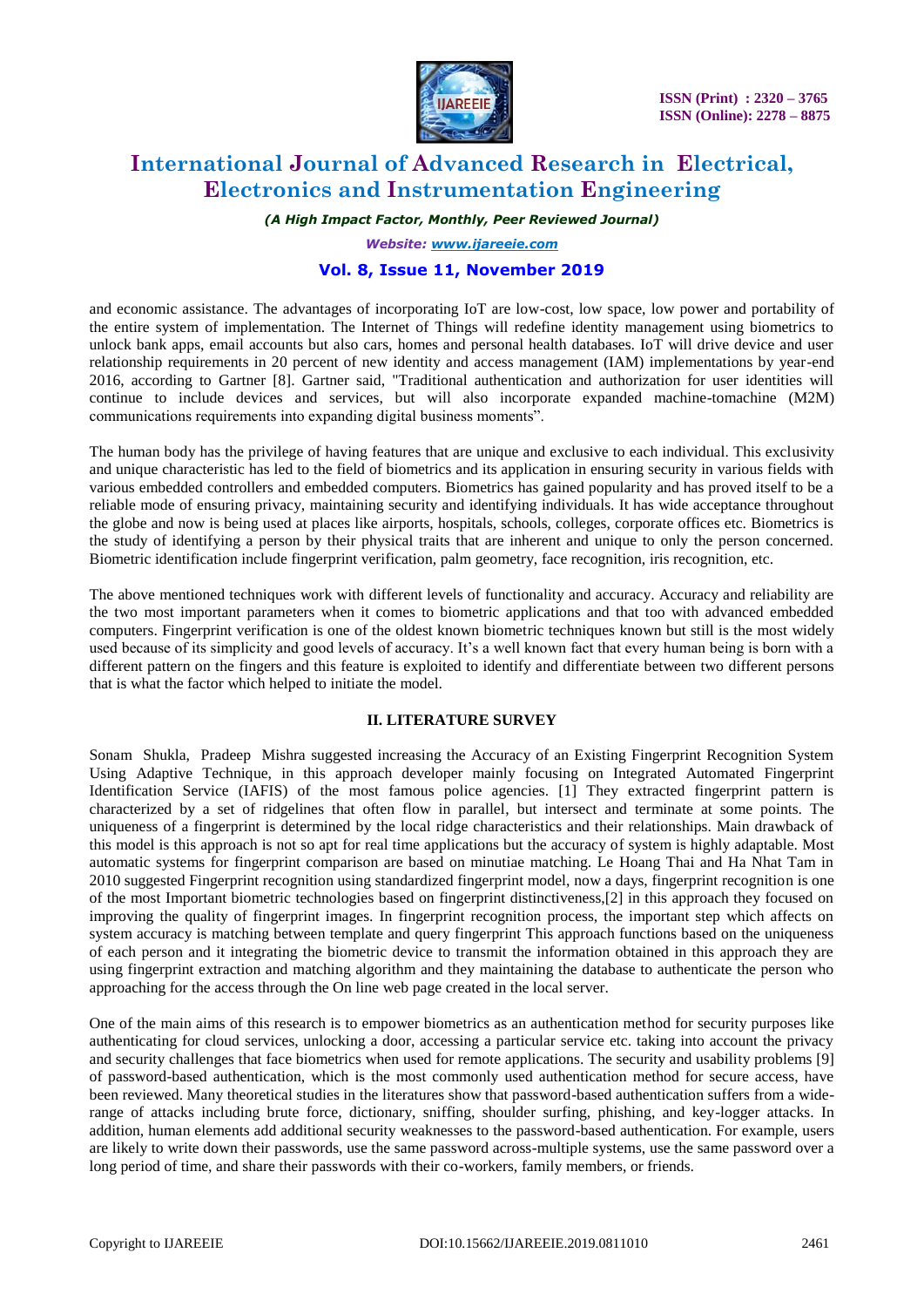

*(A High Impact Factor, Monthly, Peer Reviewed Journal)*

*Website: [www.ijareeie.com](http://www.ijareeie.com/)*

### **Vol. 8, Issue 11, November 2019**

Sasse et al. [10] experimentally investigate the main causes of password problems such as memorability issues and technical/organizational requirements (e.g., forced change of password). This study concludes that Human Computer Interaction (HCI) techniques can be used to address password problems. Similarly, Yan et al. [11] empirically study passwords memorability and security. In [12] among the biometrics of face, finger, hand, voice, eye, DNA and signature, the face biometric ranks first in the compatibility evaluation of a machine readable travel document (MRTD) system on the basis of six criteria: enrolment, renewal, machine assisted identity verification requirements, redundancy, public perception, and storage requirements and performance. In [13] authors projected an image capturing technique in an embedded system based on Raspberry Pi boards. Most of the recognition systems are centered on a PC, the portability of which is limited by its weight, size and the high power consumption.

In [14], implementation of feature extraction of fingerprint and footprint in Raspberry pi has been conversed. Numerous image processing techniques are implemented on RPi using open source OpenCV library into a Linux platform. A cloudbased biometric architecture is proposed [15] on Raspberry Pi which has aid in developing a lowcost, scalable and portable biometric system. Peter Peer and Jernej Bule [6] have proposed a face recognition system on cloud, This paper tries to elaborate on the issues such as the most common challenges and obstacles encountered, when moving the technology to a cloud platform, standards and recommendations pertaining to both cloud-based services as well as biometrics, and existing solutions. In [16] authors

Dr. Vinayak Bharadi and Mr. Godson D'silva has proposed an architecture for implementing online signature recognition system on a public cloud like Windows Azure. The literature reveals some works that leverage cloud data storage for storing biometric data. Griaule Biometrics [17] introduces a biometric information management system in the cloud, which leverages cloud storage to store biometric data on the cloud. Griaule's biometric information management system protects biometric data using AES encryption while stored and Secure Socket Layer while in transfer. Raspberry Pi's performances [18] are compared with some current IoT platforms on a general level by computing power, size and overall costs of the solutions.

Based on performed scrutiny, it can be stated that Udoo has the best performances among considered IoT hardware platforms, but at the same time its price is quite high. On the other side the detail analyses of Raspberry Pi have shown that as ultra-cheap-yet-serviceable computer board, with support for a great number of input and output peripherals, and network communication is the perfect platform for interfacing with many different devices and using in wide range of applications. Connecting it with WiFi and providing access to the Internet it is probable to set it up for a remote communication, what the Raspberry Pi makes very suitable for applications in IoT concept. Thus, the benefit of Raspberry Pi lies in its flexibility and unending possibility of its usage aiding the end-users to program it according their needs and budgets [19-22].

#### **III. BLOCK DIAGRAM**

Raspberry pi is a small size computer which can be used with more applications. The processor at the heart of the Raspberry Pi system is a Broadcom BCM2835 system-on-chip (SoC) multimedia processor. This means that the vast majority of the system's components, including its central and graphics processing units along with the audio and communications hardware, are built onto that single component hidden beneath the 256 MB memory chip at the centre of the board. The ARM-based BCM2835 is the secret of how the Raspberry Pi is able to operate on just the 5V 1A power supply provided by the onboard micro-USB port. It's also the reason why you won't find any heat-sinks on the device: the chip's low power draw directly translates into very little waste heat, even during complicated processing tasks.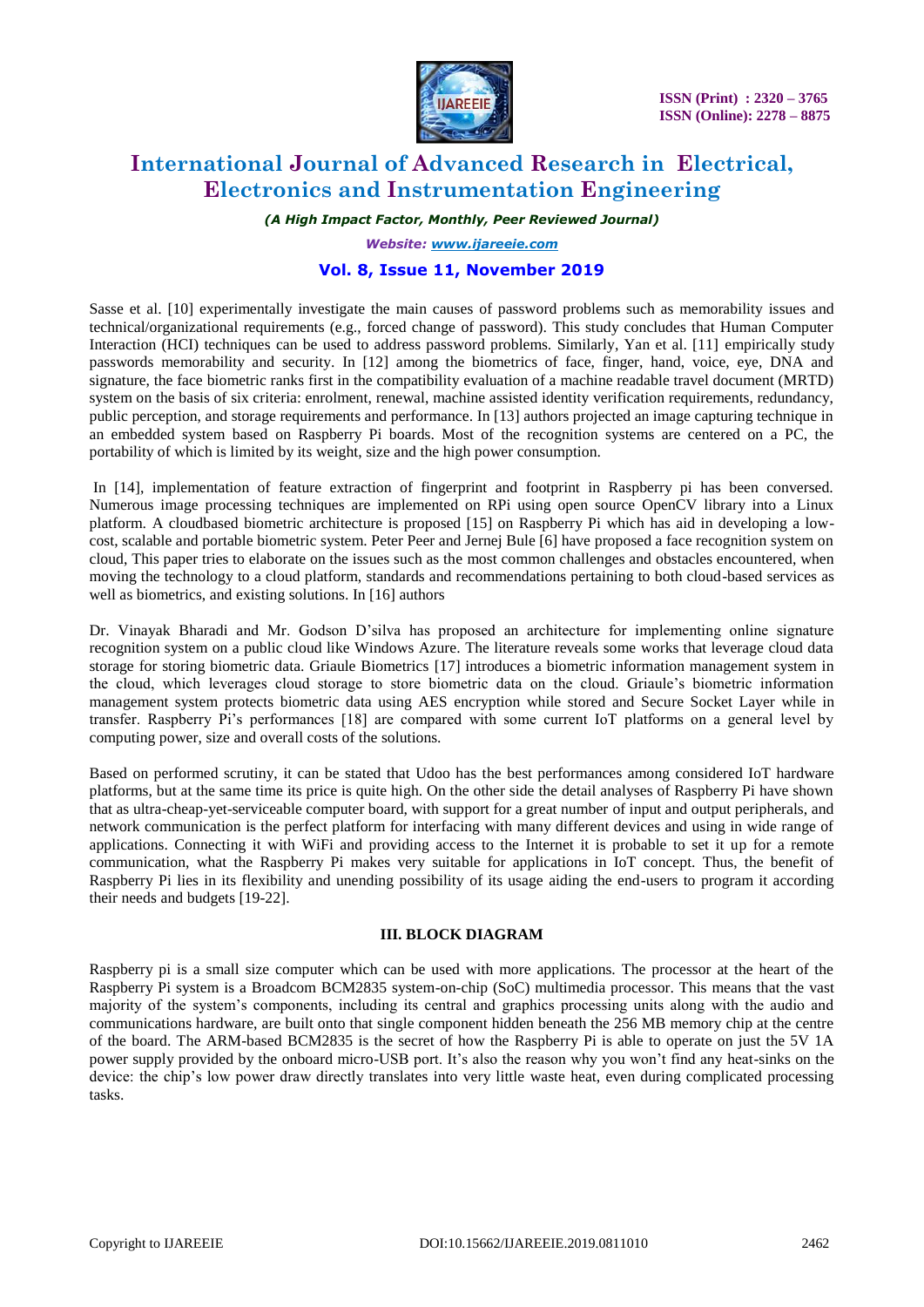

*(A High Impact Factor, Monthly, Peer Reviewed Journal)*

*Website: [www.ijareeie.com](http://www.ijareeie.com/)* **Vol. 8, Issue 11, November 2019**



### FIG 1: CIRCUIT DESIGN

If you're using the Raspberry Pi's HDMI port, audio is simple: when properly configured, the HDMI port carries both the video signal and a digital audio signal. This means that you can connect a single cable to your display device to enjoy both sound and pictures.

To prepare a blank SD card for use with the Raspberry Pi, you'll need to flash an operating system onto the card. While this is slightly more complicated than simply dragging and dropping files onto the card, it shouldn't take more than a few minutes to complete.

To prepare a blank SD card for use with the Raspberry Pi, you'll need to flash an operating system onto the card. While this is slightly more complicated than simply dragging and dropping files onto the card, it shouldn't take more than a few minutes to complete. Although no current models of the Raspberry Pi include Wi-Fi networking hardware onboard, it's possible to add wireless Connectivity with a simple USB Wi-Fi adapter. However, you will need to configure the adapter before you can use it to get your Pi online.

Here the raspberry pi is connected with the Raspberry pi camera, personal computer and GSM. The multi tasking raspberry pi use with an MATLAB platform for the image processing to find the attendance system. So that the final result of the attendance will be sent to the particular mail id and to a authorized person mobile no. The SD card is used to store the database of the class students. Similar images of same student of nearly ten will be stored in the database. In order to get exact image as a output. This will be done for every student in the class.

#### **IV. CONCLUSION**

This paper introduces the efficient and accurate method of attendance in the classroom environment that can replace the old manual method. This method is secure enough, reliable and available for installing the system in the classroom. It can be constructed using a camera and computer. There is a need to use some techniques that can recognized the faces in veil to improve the system performance.

#### **REFERENCES**

1) Sonam Shukla, Pradeep Mishra [2012],"Increasing The Accuracy Of An Existing Recognition System Using Adaptive Technique" International Journal of Advanced Research in Computer Science and Software Engineering, Volume 2, Issue 6, PP 52-57.

<sup>2)</sup> Le Hoang Thai and Ha Nhat Tam [2010]," Fingerprint recognition using Standardized M fingerprint model" IJCSI International Journal of Computer Science Issues, Vol. 7, Issue 3, PP 1116.